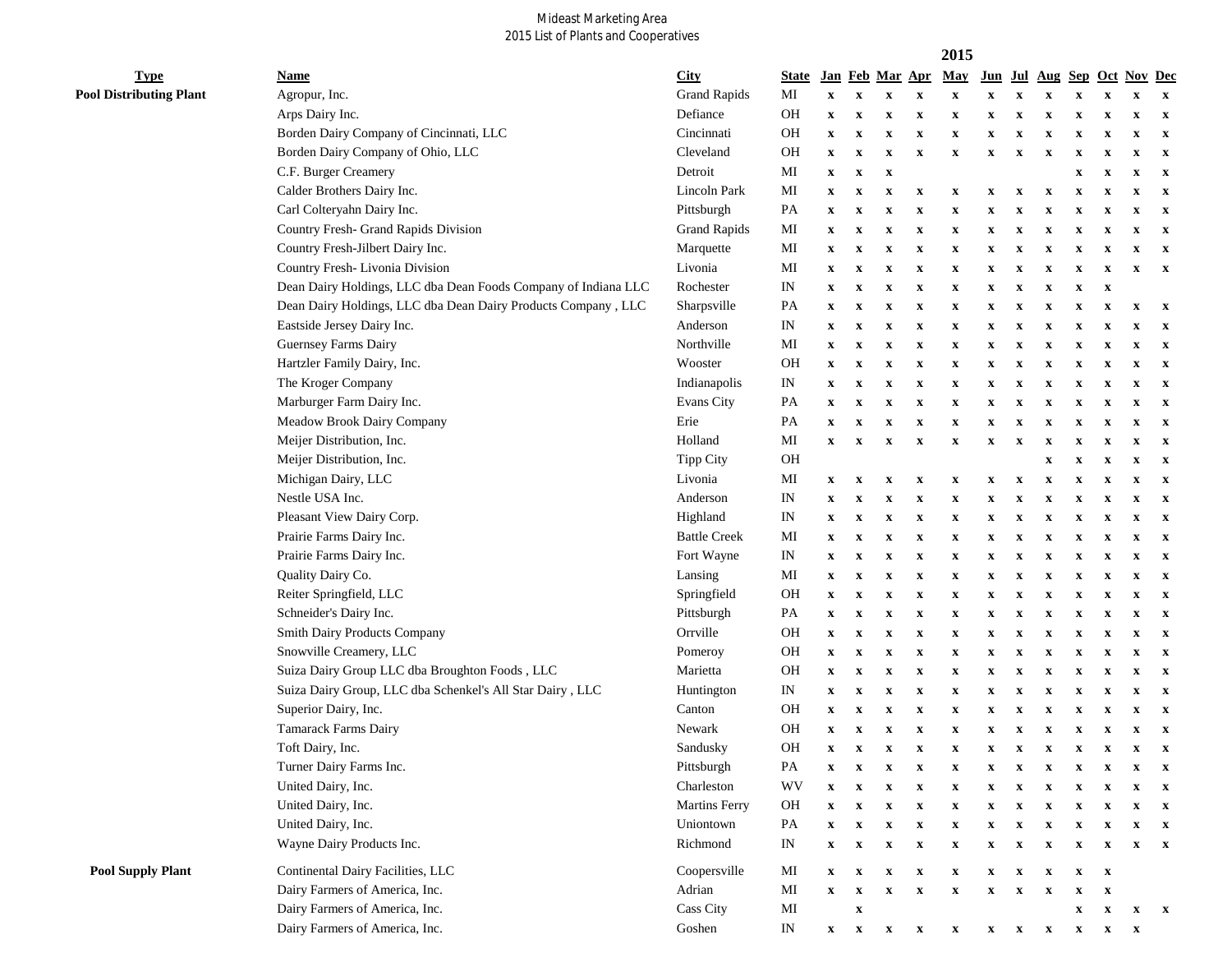## Mideast Marketing Area<br>2015 List of Plants and Cooperatives

| <b>Type</b>                                   | <b>Name</b>                                          | <b>City</b>      | <b>State</b>     |                           |                           | Jan Feb Mar Apr                                                    |                           | May                       |                           |                           | Jun Jul Aug                                                                                                                                |                           |                           | Sep Oct Nov Dec           |              |
|-----------------------------------------------|------------------------------------------------------|------------------|------------------|---------------------------|---------------------------|--------------------------------------------------------------------|---------------------------|---------------------------|---------------------------|---------------------------|--------------------------------------------------------------------------------------------------------------------------------------------|---------------------------|---------------------------|---------------------------|--------------|
|                                               | Dairy Farmers of America, Inc.                       | New Wilmington   | PA               | $\mathbf X$               | $\mathbf x$               | $\mathbf X$                                                        | $\mathbf X$               | $\mathbf X$               | $\boldsymbol{\mathrm{X}}$ |                           |                                                                                                                                            | X                         | $\mathbf X$               | $\mathbf{x}$              | $\mathbf{x}$ |
|                                               | Michigan Milk Producers Assn.                        | Constantine      | MI               | $\mathbf X$               | $\mathbf X$               | $\mathbf X$                                                        | $\mathbf X$               | $\mathbf x$               | $\mathbf X$               | x                         | X                                                                                                                                          | $\boldsymbol{\mathrm{X}}$ | $\boldsymbol{\mathrm{X}}$ |                           |              |
|                                               | Michigan Milk Producers Assn.                        | Ovid             | MI               | $\mathbf x$               | $\boldsymbol{\mathrm{X}}$ | $\mathbf x$                                                        | $\boldsymbol{\mathrm{X}}$ | $\mathbf x$               | $\mathbf x$               | $\mathbf X$               | $\mathbf x$                                                                                                                                | X                         | $\boldsymbol{\mathrm{X}}$ | $\mathbf x$               | $\mathbf{x}$ |
| <b>Cooperative Associations (9C)</b>          | Cobblestone Milk Cooperative                         | Chatham          | VA               | $\boldsymbol{\mathrm{X}}$ | $\boldsymbol{\mathrm{X}}$ |                                                                    |                           |                           |                           |                           | $\boldsymbol{\mathrm{X}}$                                                                                                                  |                           |                           |                           |              |
|                                               | Dairy Farmers of America                             | Kansas City      | MO               | $\boldsymbol{\mathrm{X}}$ | $\mathbf x$               | $\boldsymbol{\mathrm{X}}$                                          | $\mathbf X$               | $\mathbf x$               | $\boldsymbol{\mathrm{X}}$ | $\mathbf X$               | X                                                                                                                                          | X                         | $\boldsymbol{\mathrm{x}}$ | $\boldsymbol{\mathrm{X}}$ | $\mathbf{x}$ |
|                                               | Dairy Marketing Services, LLC                        | Syracuse         | $_{\mathrm{NY}}$ | $\boldsymbol{\mathrm{X}}$ | $\boldsymbol{\mathrm{X}}$ | $\mathbf x$                                                        | X                         | $\mathbf x$               | $\mathbf x$               |                           | х                                                                                                                                          | X                         | $\boldsymbol{\mathrm{x}}$ | $\mathbf X$               | $\mathbf{x}$ |
|                                               | Foremost Farms USA Cooperative                       | Baraboo          | WI               | $\boldsymbol{\mathrm{X}}$ | $\boldsymbol{\mathrm{X}}$ | $\boldsymbol{\mathrm{X}}$                                          | $\boldsymbol{\mathrm{X}}$ | $\mathbf x$               | $\mathbf X$               |                           | X                                                                                                                                          | X                         | X                         | x                         | $\mathbf{x}$ |
|                                               | Lancaster Organic Farmer's Cooperative               | Hagerstown       | MD               | $\boldsymbol{\mathrm{X}}$ | $\boldsymbol{\mathrm{X}}$ | $\boldsymbol{\mathrm{X}}$                                          | $\boldsymbol{\mathrm{X}}$ | $\boldsymbol{\mathrm{X}}$ | $\boldsymbol{\mathrm{X}}$ | $\mathbf x$               | X                                                                                                                                          | x                         | $\boldsymbol{\mathrm{X}}$ | x                         | $\mathbf{x}$ |
|                                               | Lanco-Pennland Quality Milk Producers                | Hagerstown       | $\rm MD$         | $\mathbf X$               | $\mathbf X$               |                                                                    |                           |                           |                           |                           |                                                                                                                                            | $\boldsymbol{\mathrm{X}}$ | $\boldsymbol{\mathrm{X}}$ |                           |              |
|                                               | Maryland & Virginia Milk Producers Cooperative Assn. | Reston           | VA               | $\boldsymbol{\mathrm{X}}$ | $\boldsymbol{\mathrm{X}}$ | $\mathbf x$                                                        | $\mathbf{x}$              | X                         | x                         | X                         | $\mathbf x$                                                                                                                                | $\boldsymbol{\mathrm{x}}$ | $\boldsymbol{\mathrm{x}}$ | $\mathbf x$               | $\mathbf{x}$ |
|                                               | Michigan Milk Producers Assn.                        | Novi             | $\rm MI$         | $\mathbf x$               | $\mathbf x$               | $\boldsymbol{\mathrm{X}}$                                          | $\mathbf x$               | $\boldsymbol{\mathrm{X}}$ | $\mathbf x$               |                           | X                                                                                                                                          | X                         | $\boldsymbol{\mathrm{X}}$ | $\mathbf X$               | $\mathbf{x}$ |
|                                               | Milk Marketing Services                              | Fairlawn         | <b>OH</b>        | $\mathbf X$               | $\mathbf x$               | $\boldsymbol{\mathrm{X}}$                                          | $\mathbf x$               | $\boldsymbol{\mathrm{X}}$ | $\mathbf x$               | x                         | $\boldsymbol{\mathrm{X}}$                                                                                                                  | $\mathbf x$               | $\boldsymbol{\mathrm{X}}$ | $\mathbf x$               | $\mathbf{x}$ |
|                                               | National Farmers Organization                        | Ames             | IA               | $\boldsymbol{\mathrm{X}}$ | $\mathbf x$               | $\boldsymbol{\mathrm{X}}$                                          | $\mathbf x$               | $\boldsymbol{\mathrm{X}}$ | $\mathbf X$               | $\mathbf X$               | $\mathbf x$                                                                                                                                | X                         | $\boldsymbol{\mathrm{X}}$ | x                         | $\mathbf{x}$ |
|                                               | Organic Valley/ CROPP Cooperative                    | LaFarge          | WI               |                           | $\mathbf x$               | $\boldsymbol{\mathrm{X}}$                                          | $\mathbf x$               | $\boldsymbol{\mathrm{X}}$ |                           | $\boldsymbol{\mathrm{X}}$ |                                                                                                                                            | $\boldsymbol{\mathrm{X}}$ | $\boldsymbol{\mathrm{x}}$ |                           | $\mathbf{x}$ |
|                                               | Prairie Farms Dairy, Inc.                            | Carlinville      | $\mathbb L$      | $\mathbf{x}$              | $\mathbf{x}$              | $\mathbf{x}$                                                       | $\mathbf{x}$              | $\boldsymbol{\mathrm{X}}$ | $\mathbf x$               | X                         | $\boldsymbol{\mathrm{X}}$                                                                                                                  | $\boldsymbol{\mathrm{X}}$ | $\boldsymbol{\mathrm{x}}$ | $\mathbf x$               | $\mathbf{x}$ |
|                                               | Scenic Central Milk Producers Coop. Assn.            | Yuba City        | WI               | $\mathbf{x}$              | $\mathbf{x}$              | $\mathbf{x}$                                                       | $\mathbf{x}$              | $\mathbf{x}$              | $\mathbf x$               | X                         | $\mathbf x$                                                                                                                                | $\boldsymbol{\mathrm{X}}$ | $\boldsymbol{\mathrm{x}}$ | $\mathbf x$               | $\mathbf{x}$ |
|                                               | Select Milk Producers, Inc.                          | Artesia          | <b>NM</b>        | $\boldsymbol{\mathrm{X}}$ | $\mathbf{x}$              | $\mathbf x$                                                        | $\mathbf{x}$              | $\mathbf X$               | $\mathbf x$               | x                         | $\mathbf x$                                                                                                                                | X                         | $\boldsymbol{\mathrm{x}}$ | $\mathbf x$               | $\mathbf{x}$ |
|                                               | Steamburg Milk Producers Cooperative, Inc.           | Otto             | <b>NY</b>        | $\boldsymbol{\mathrm{X}}$ | $\mathbf{x}$              | $\mathbf x$                                                        | $\mathbf x$               | $\boldsymbol{\mathrm{X}}$ | $\mathbf x$               | x                         | x                                                                                                                                          | $\mathbf x$               | $\boldsymbol{\mathrm{x}}$ | X                         | $\mathbf{x}$ |
|                                               | Upstate Niagara Coop.                                | Leroy            | NY               | $\boldsymbol{\mathrm{X}}$ | $\mathbf x$               | $\mathbf x$                                                        | $\mathbf x$               | $\mathbf x$               | $\mathbf x$               | $\mathbf x$               | X                                                                                                                                          | X                         | $\mathbf x$               | $\mathbf x$               | $\mathbf{x}$ |
|                                               | White Eagle Milk Marketing Federation, Inc.          | South Bend       | IN               | $\boldsymbol{\mathrm{X}}$ | $\mathbf{x}$              | $\mathbf x$                                                        | $\mathbf x$               | $\mathbf x$               | $\mathbf x$               | $\mathbf x$               | $\boldsymbol{\mathrm{x}}$                                                                                                                  | X                         | $\boldsymbol{\mathbf{x}}$ | $\mathbf{x}$              | $\mathbf{x}$ |
| <b>Partially Regulated Distributing Plant</b> |                                                      |                  |                  |                           |                           |                                                                    |                           |                           |                           |                           |                                                                                                                                            |                           |                           |                           |              |
|                                               | California Natural Products                          | Lathrop          | CA               | $\mathbf X$               | $\mathbf x$               | $\mathbf x$                                                        | X                         | X                         | x                         | X                         | x                                                                                                                                          | X                         | $\mathbf{x}$              | $\mathbf x$               | $\mathbf{x}$ |
|                                               | C.F. Burger Creamery                                 | Detroit          | $\rm MI$         |                           |                           |                                                                    | $\mathbf x$               | $\mathbf x$               | $\mathbf X$               | $\mathbf X$               | $\mathbf x$                                                                                                                                |                           |                           |                           |              |
|                                               | Dairigold Inc.                                       | <b>Boise</b>     | ID               | $\mathbf x$               | $\mathbf X$               | $\mathbf X$                                                        | $\boldsymbol{\mathrm{X}}$ | $\mathbf x$               | $\mathbf X$               | X                         | X                                                                                                                                          | X                         | $\boldsymbol{\mathrm{x}}$ | x                         | $\mathbf{x}$ |
|                                               | fairlife, LLC                                        | Coopersville     | MI               | $\mathbf x$               | $\boldsymbol{\mathrm{X}}$ | $\boldsymbol{\mathrm{X}}$                                          | $\boldsymbol{\mathrm{X}}$ | $\mathbf X$               | $\mathbf X$               | x                         | X                                                                                                                                          | X                         | $\boldsymbol{\mathrm{X}}$ | $\mathbf x$               | $\mathbf{x}$ |
|                                               | Farmers All Natural Creamery                         | Wellman          | IA               |                           |                           |                                                                    |                           | $\mathbf X$               |                           |                           |                                                                                                                                            |                           |                           |                           |              |
|                                               | Galliker Dairy Company                               | Johnstown        | PA               | $\boldsymbol{\mathrm{X}}$ | $\mathbf X$               | $\boldsymbol{\mathrm{X}}$                                          | $\boldsymbol{\mathrm{X}}$ | $\boldsymbol{\mathrm{X}}$ | x                         |                           |                                                                                                                                            | х                         | X                         | x                         | $\mathbf{x}$ |
|                                               | Gossner Foods, Inc.                                  | Logan            | UT               | $\mathbf x$               | $\mathbf x$               | $\boldsymbol{\mathrm{X}}$                                          | $\mathbf x$               | $\boldsymbol{\mathrm{X}}$ | X                         |                           | X                                                                                                                                          | X                         | X                         | $\mathbf x$               | $\mathbf{x}$ |
|                                               | Potomac Farms Dairy, Inc.                            | Cumberland       | MD               | $\mathbf x$               | $\boldsymbol{\mathrm{X}}$ | $\mathbf x$                                                        | $\boldsymbol{\mathrm{X}}$ | $\boldsymbol{\mathrm{X}}$ | X                         |                           | X                                                                                                                                          | X                         | x                         | x                         | $\mathbf{x}$ |
|                                               | Saputo Dairy Foods USA, LLC                          | Murray           | KY               | $\mathbf x$               | $\mathbf x$               | $\mathbf x$                                                        | $\boldsymbol{\mathrm{X}}$ | $\boldsymbol{\mathrm{X}}$ | x                         |                           | X                                                                                                                                          | х                         | X                         | x                         | $\mathbf{x}$ |
|                                               | Saputo Dairy Foods USA, LLC                          | White Bear Lake  | MN               |                           |                           |                                                                    |                           |                           | $\mathbf X$               |                           | $\mathbf x$                                                                                                                                |                           | $\boldsymbol{\mathrm{X}}$ |                           |              |
|                                               | Upstate Farms, Inc.                                  | <b>Buffalo</b>   | <b>NY</b>        | $\mathbf x$               | $\mathbf{x}$              | $\mathbf{x}$                                                       | $\boldsymbol{\mathrm{X}}$ | $\boldsymbol{\mathrm{X}}$ | $\mathbf x$               | $\mathbf X$               | $\boldsymbol{\mathrm{x}}$                                                                                                                  | $\boldsymbol{\mathrm{X}}$ | $\boldsymbol{\mathrm{x}}$ | $\mathbf x$               | $\mathbf{x}$ |
|                                               | White Wave, Inc.                                     | City of Industry | CA               | $\mathbf X$               |                           |                                                                    |                           |                           |                           |                           |                                                                                                                                            |                           | $\boldsymbol{\mathrm{X}}$ |                           |              |
|                                               | White Wave, Inc.                                     | Mt. Crawford     | VA               | $\boldsymbol{\mathrm{X}}$ | $\mathbf{x}$              | $\mathbf{x}$                                                       | $\mathbf{x}$              | $\mathbf x$               | $\mathbf x$               | X                         | $\mathbf x$                                                                                                                                | $\mathbf x$               | $\mathbf{x}$              | $\mathbf{x}$              |              |
| <b>Producer Handler</b>                       | <b>Country Dairy</b>                                 | New Era          | MI               | x                         | $\mathbf{x}$              | $\mathbf{x}$                                                       | $\mathbf{x}$              | $\boldsymbol{\mathrm{X}}$ | $\boldsymbol{\mathrm{X}}$ | $\mathbf{x}$              | $\mathbf{x}$                                                                                                                               | $\mathbf x$               | $\mathbf{x}$              | $\mathbf{x}$              | $\mathbf{x}$ |
|                                               | Moo-ville Creamery                                   | Nashville        | MI               | $\mathbf x$               | $\mathbf x$               | $\mathbf x$                                                        | $\mathbf x$               | $\boldsymbol{\mathrm{X}}$ | $\mathbf x$               | $\mathbf x$               | $\mathbf x$                                                                                                                                | $\mathbf x$               | $\boldsymbol{\mathrm{X}}$ | $\mathbf x$               | $\mathbf{x}$ |
| <b>Exempt Distributing Plant</b>              | 1/ Baker's Golden Dairy                              | New Waterford    | OH               | $\mathbf{x}$              | $\mathbf{x}$              | $\mathbf{x}$                                                       | $\mathbf x$               | $\mathbf x$               | $\mathbf x$               | X                         | X                                                                                                                                          | X                         | $\mathbf{x}$              | x                         | $\mathbf{x}$ |
|                                               | 1/ Brunton Dairy                                     | Aliquippa        | PA               | $\mathbf{x}$              | x                         | x                                                                  | $\boldsymbol{\mathrm{X}}$ | $\boldsymbol{\mathrm{X}}$ |                           |                           |                                                                                                                                            |                           | x                         |                           | $\mathbf{x}$ |
|                                               | 1/ Cook's Farm Dairy                                 | Ortonville       | MI               | $\mathbf{x}$              | $\mathbf{x}$              | $\boldsymbol{\mathrm{X}}$                                          | $\boldsymbol{\mathrm{X}}$ | $\mathbf x$               | x                         |                           | $\mathbf x$                                                                                                                                | X                         | X                         | x                         | $\mathbf{x}$ |
|                                               | 1/ Cream Cup Dairy                                   | Kaleva           | MI               | $\mathbf{x}$              | $\mathbf{x}$              | $\boldsymbol{\mathrm{X}}$                                          | $\boldsymbol{\mathrm{X}}$ | $\boldsymbol{\mathrm{X}}$ | $\mathbf X$               |                           | $\boldsymbol{\mathrm{X}}$                                                                                                                  | X                         | $\boldsymbol{\mathrm{X}}$ | x                         | $\mathbf{x}$ |
|                                               | 1/ Crooked Creek Farm Dairy                          | Romeo            | MI               | $\mathbf{x}$              | $\mathbf x$               | $\boldsymbol{\mathrm{X}}$                                          | $\boldsymbol{\mathrm{X}}$ | $\boldsymbol{\mathrm{X}}$ | $\mathbf x$               | x                         | $\boldsymbol{\mathrm{X}}$                                                                                                                  | X                         | $\mathbf{x}$              | $\mathbf{x}$              | $\mathbf{x}$ |
|                                               | fairlife, LLC                                        | Fair Oaks        | IN               | $\mathbf{x}$              | $\mathbf{x}$              | $\mathbf{x}$                                                       | $\mathbf x$               | $\boldsymbol{\mathrm{X}}$ |                           |                           |                                                                                                                                            |                           |                           |                           |              |
|                                               | 1/ Hilhoff Dairy                                     | Hersey           | MI               | $\mathbf{x}$              | $\mathbf{x}$              | $\mathbf{x}$                                                       | $\boldsymbol{\mathrm{X}}$ | $\mathbf x$               | $\mathbf{x}$              | $\mathbf{x}$              | $\boldsymbol{\mathrm{X}}$                                                                                                                  | $\mathbf{x}$              | $\mathbf{x}$              | $\mathbf{x}$              | $\mathbf{x}$ |
|                                               | $1/$ Jackson Farms                                   | New Salem        | PA               |                           |                           | $\mathbf{X} \qquad \mathbf{X} \qquad \mathbf{X} \qquad \mathbf{X}$ |                           | $\mathbf{x}$              |                           |                           | $\mathbf{X} \qquad \mathbf{X} \qquad \mathbf{X} \qquad \mathbf{X} \qquad \mathbf{X} \qquad \mathbf{X} \qquad \mathbf{X} \qquad \mathbf{X}$ |                           |                           |                           |              |